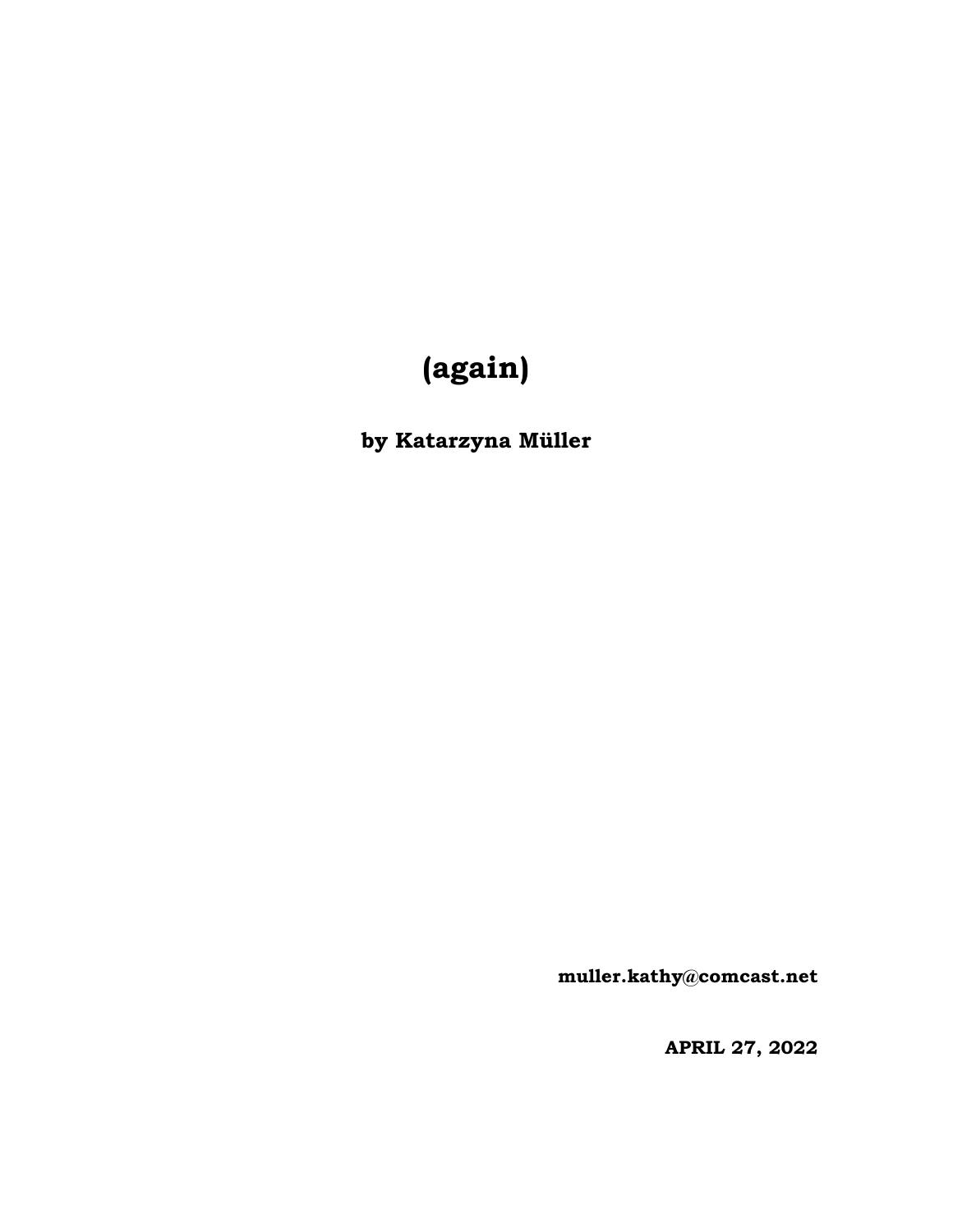# **(again)**

#### **Character**

WOMAN: F, 80s

*WOMAN is dressed in house clothes. Maybe an old cotton dress and a wool sweater that she knitted herself. And thick socks. She knitted those, too.*

## **Setting**

The living room of her apartment, where she loved her husband and raised two kids.

## **Time**

The present.

#### **Casting**

The best woman for the role has taken any path (whether biological or otherwise) to gender identification.

#### **Synopsis**

An old woman awakens to some startling news on her old television set.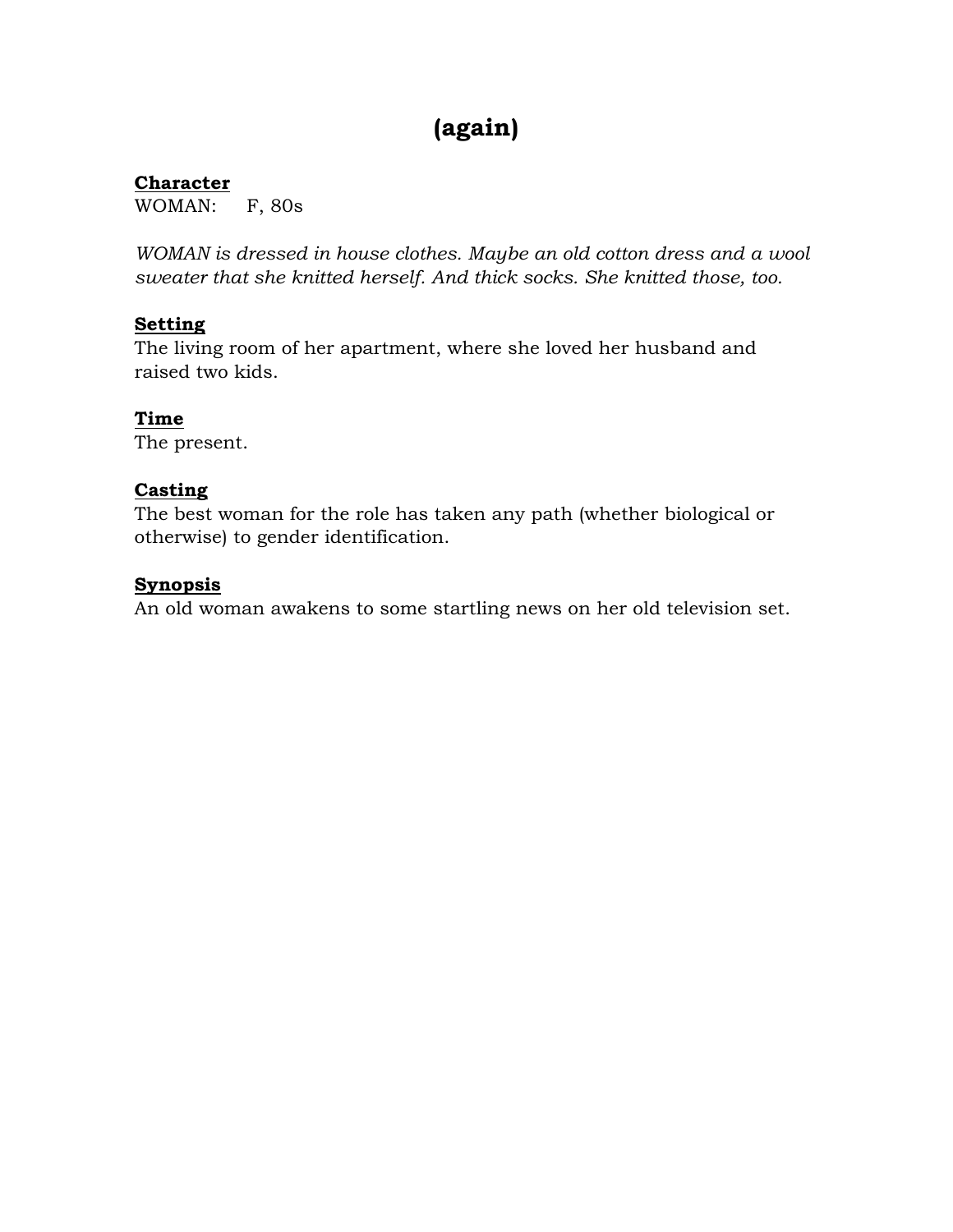*(WOMAN sits in front of a box shaped like a classic, thick television.)* WOMAN *(She moves closer to the box.)*

Oh my fucking God.

*(She puts her hand flat on the dark space that should be a TV screen.)*

Is this real?

Oh my God.

Oh my God.

Is this *real*?

*(She reaches inside and waves her hand around.)*

A-ha!

This isn't real!

*(She removes her hand and analyzes it closely.)*

*(She looks at the television again.)*

But I'm seeing it.

With my own eyes.

There's nothing wrong with my eyes.

*(She slaps the top of the box with one hand.) (Like she's trying to get a clearer picture.) (She looks again.)*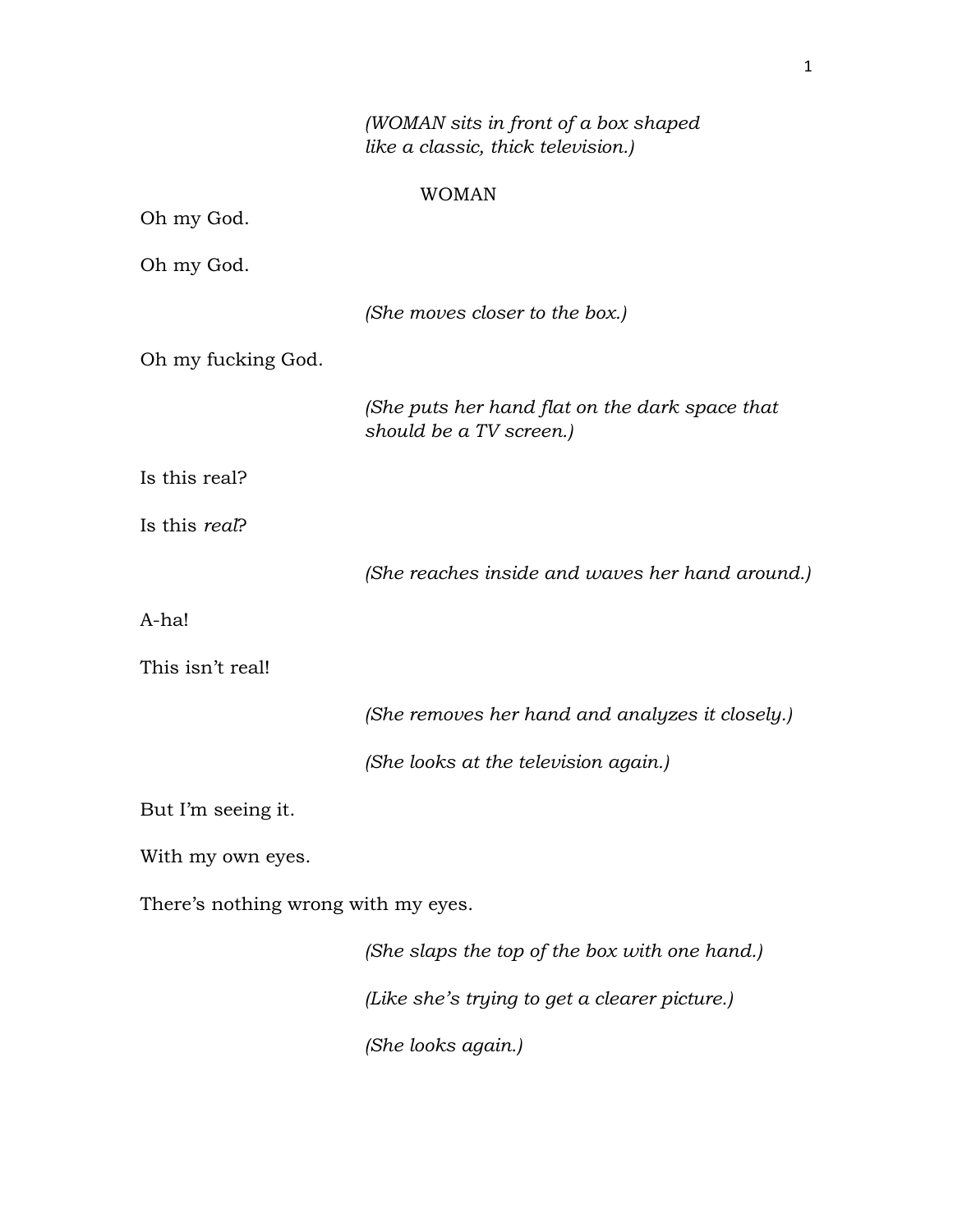|                        | WOMAN cont.                                                    |
|------------------------|----------------------------------------------------------------|
| Stefan!                |                                                                |
|                        | (She slaps the top of the box again.)                          |
| Stefan!                |                                                                |
|                        | (She slaps the top of the box repeatedly,<br>with both hands.) |
| No!                    |                                                                |
| No!                    |                                                                |
| No!                    |                                                                |
| No!                    |                                                                |
| No!                    |                                                                |
| Not today.             |                                                                |
| Not this year.         |                                                                |
| Not this century.      |                                                                |
| Stefan!!               |                                                                |
|                        | (She freezes.)                                                 |
| OK                     |                                                                |
| OK                     |                                                                |
| Think                  |                                                                |
| Think                  |                                                                |
| What did my mother do? |                                                                |
| She packed.            |                                                                |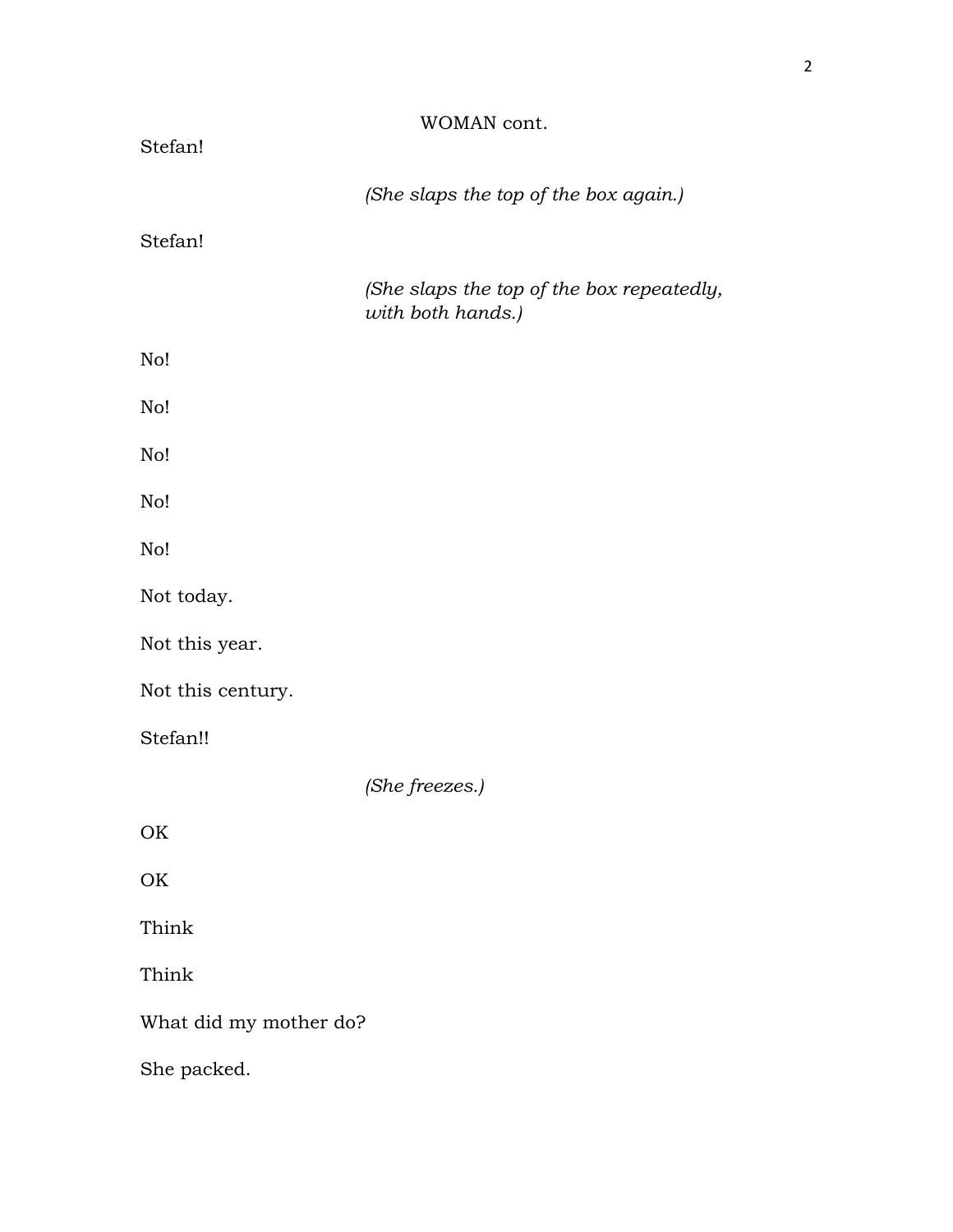#### WOMAN cont.

One suitcase. Something I can carry.

It's important – my mother said it's very important – that I can carry it.

So I can run.

*(She throws open a closet door.)*

This suitcase has wheels.

My mother's suitcase didn't have –

It was shit.

It was heavy.

My hands were bleeding.

*(She pushes the suitcase back and forth, trying out the wheels.)*

This is nice.

A little stiff.

Stefan can put some oil on the –

Stefan!!

*(She throws the suitcase on a bed.)*

*(She unzips it.)*

*(She opens drawers.)*

*(She fills the suitcase.)*

*(She zips the suitcase.)*

*(She goes to the door.)*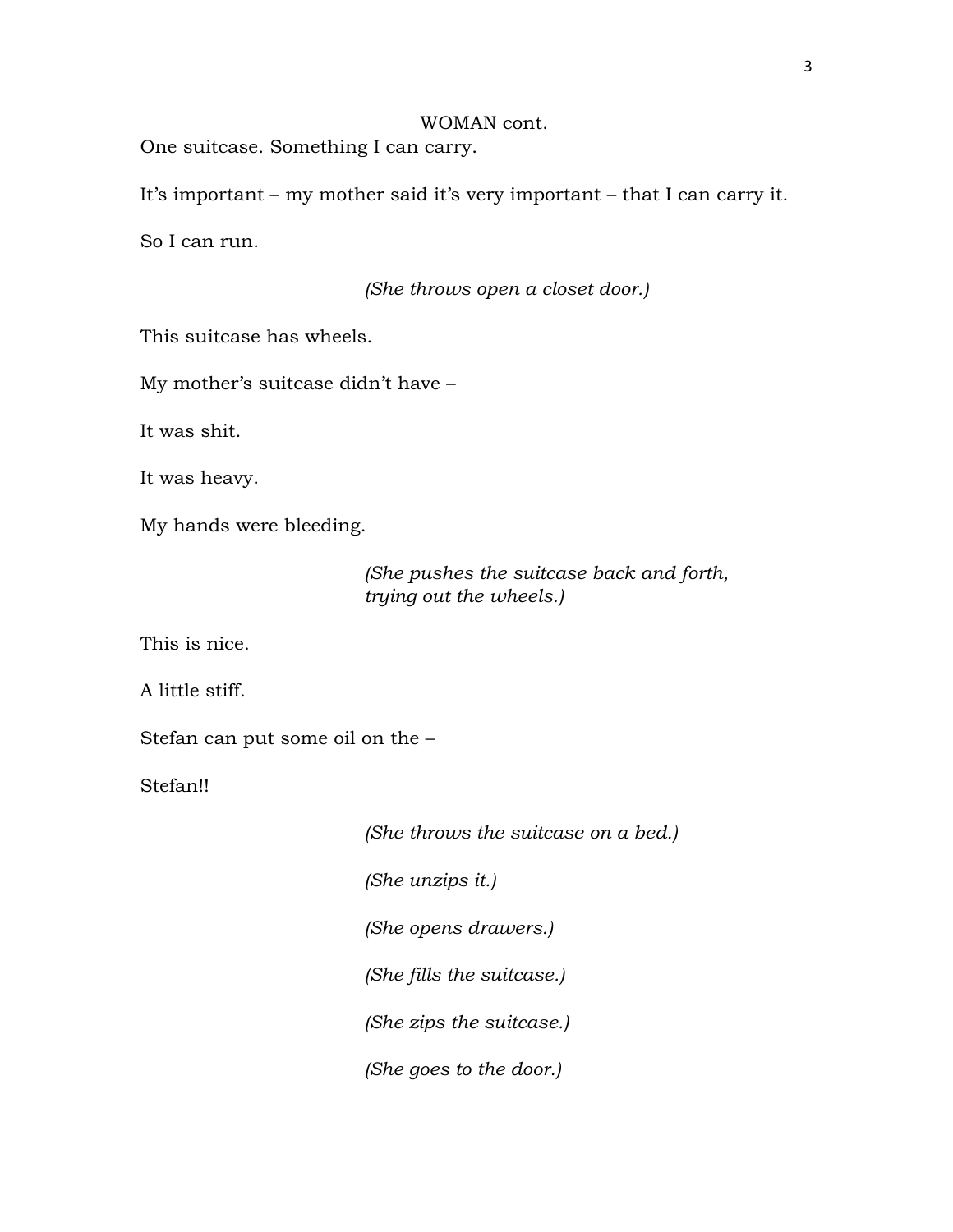*(She tries the door knob.)*

*(It's locked from the inside.)*

WOMAN cont.

The keys.

I need the keys.

Stefan!!!

Where the FUCK are you?

*(She pounds on the door.)*

Why aren't you listening to me?!

Stefan!!!!

Why aren't you –

*(Lights OUT) (SFX: bombs fall from the sky.) (SFX: tanks fire on buildings.) (SFX: guns shoot at people.) (Lights UP)*

*(WOMAN sits in front of a box shaped like a classic, thick television.)*

*(She hugs herself.)*

*(She rocks back and forth.)*

God.

Oh God.